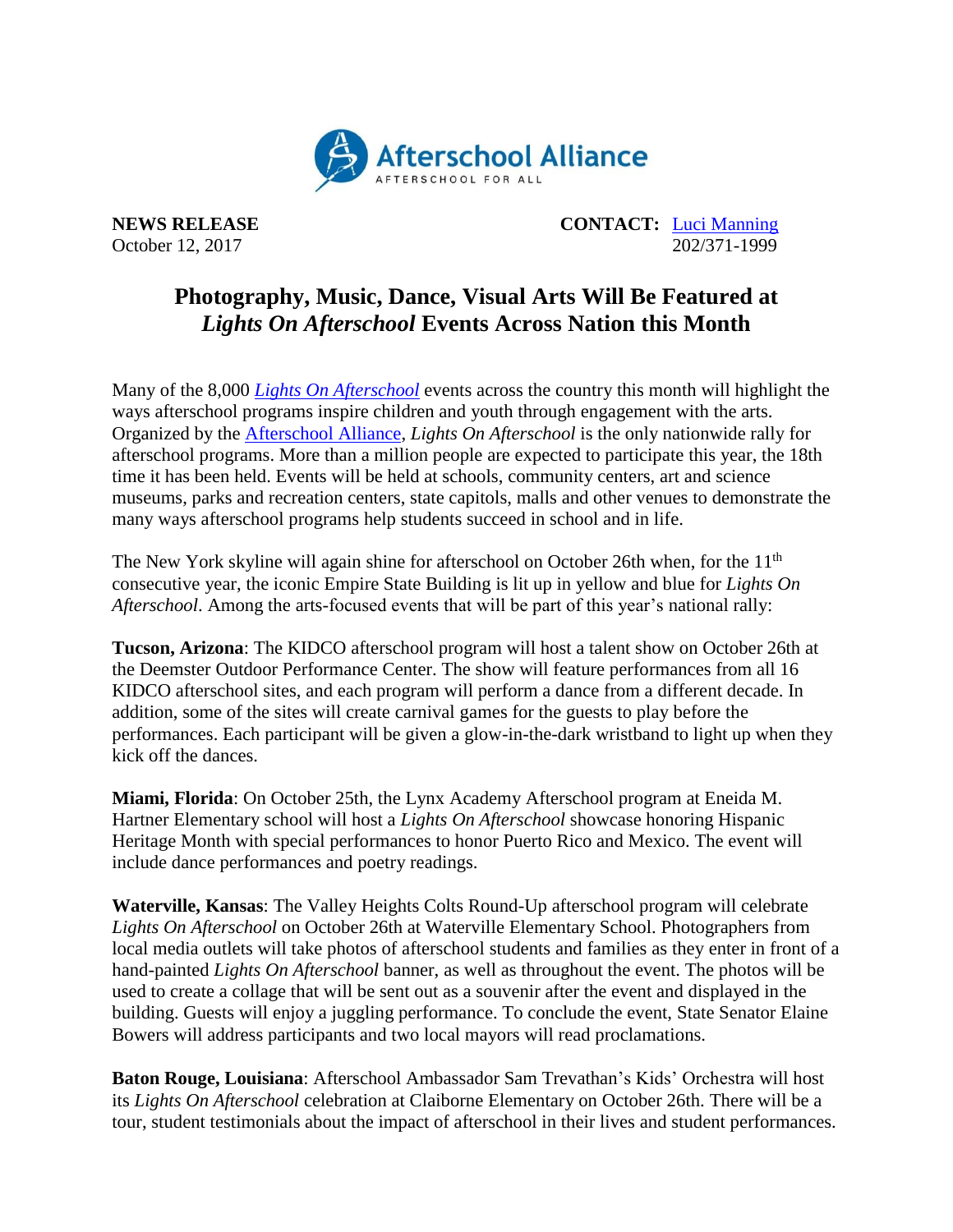Mayor Sharon Weston Broom will read a *Lights On* Proclamation. During the tour, participants will visit classrooms, with each highlighting afterschool offerings from the Big Buddy Program, BREC, the Baton Rouge Recreation and Park Commission and others. Student demonstrations will include: how to hold your instrument; a sound session; a glimpse into wind or string ensemble rehearsal; foundation songs and movement with Halloween themes; and more. The event will conclude with jambalaya and music.

**Kalamazoo, Michigan**: For *Lights On Afterschool*, the Communities In Schools afterschool program, Kids in Tune at Woods Lake Elementary, will host its annual "Spooktacular" concert on October 26th. The concert will be held in partnership with the Kalamazoo Symphony Orchestra and will showcase a variety of musical performances from the 70 students enrolled in the program.

**Philadelphia, Pennsylvania**: On October 26th, EducationWorks @ Cleveland Mastery will host an open house to celebrate *Lights On Afterschool*. There will be rooms dedicated to arts and crafts, dance, games, refreshments and a slideshow featuring photos from the past year. EducationWorks staff will film this year's *Lights On* celebration for the organization's video blog.

**Pittsburgh, Pennsylvania**: The Assemble afterschool program will celebrate *Lights On Afterschool* on October 28th with a special "Saturday Crafternoon" event for the community to learn new science, technology, engineering, art and math skills through fun experiments. Special guest Linda McNair will teach students and parents about metalsmithing and will help them design rings, bracelets and key chains. Children and families will have the opportunity to sign up for Assemble's afterschool offerings, and meet teachers and other community members.

"Each day, quality afterschool programs across the country offer students learning experiences centered on the arts," said Afterschool Alliance Executive Director Jodi Grant. "In addition to sharing the many ways afterschool programs keep kids safe, inspire them to learn and give working parents peace of mind that their children are safe and supervised after the school day ends, many *Lights On Afterschool* activities this year will showcase the ways afterschool programs teach students about the arts, connect them to artists and musicians, and use art instruction to build creativity and encourage kids to get out of their comfort zones and try something new."

The [America After 3PM](http://www.afterschoolalliance.org/AA3PM/) household survey of 30,000 families, commissioned by the Afterschool Alliance, found that for every child in an afterschool program, two more are waiting to get in. Unmet demand is especially high in rural communities and communities of concentrated poverty. One in five students in the United States is unsupervised after the school day ends.

Governments, parents, philanthropies, businesses and others support afterschool programs, but investments are frequently under threat; this year, the President proposed a budget that would have eliminated federal funding for afterschool and summer learning programs. While Congress has rejected the call to eliminate afterschool funding, there is still a threat of cuts that could affect 100,000 students.

Among the more than 100 *Lights On Afterschool* partners this year are 4-H Afterschool, After-School All-Stars, the Association of Science Technology Centers, Boys & Girls Clubs of America, Camp Fire, the Food Research & Action Center, the National Recreation & Park